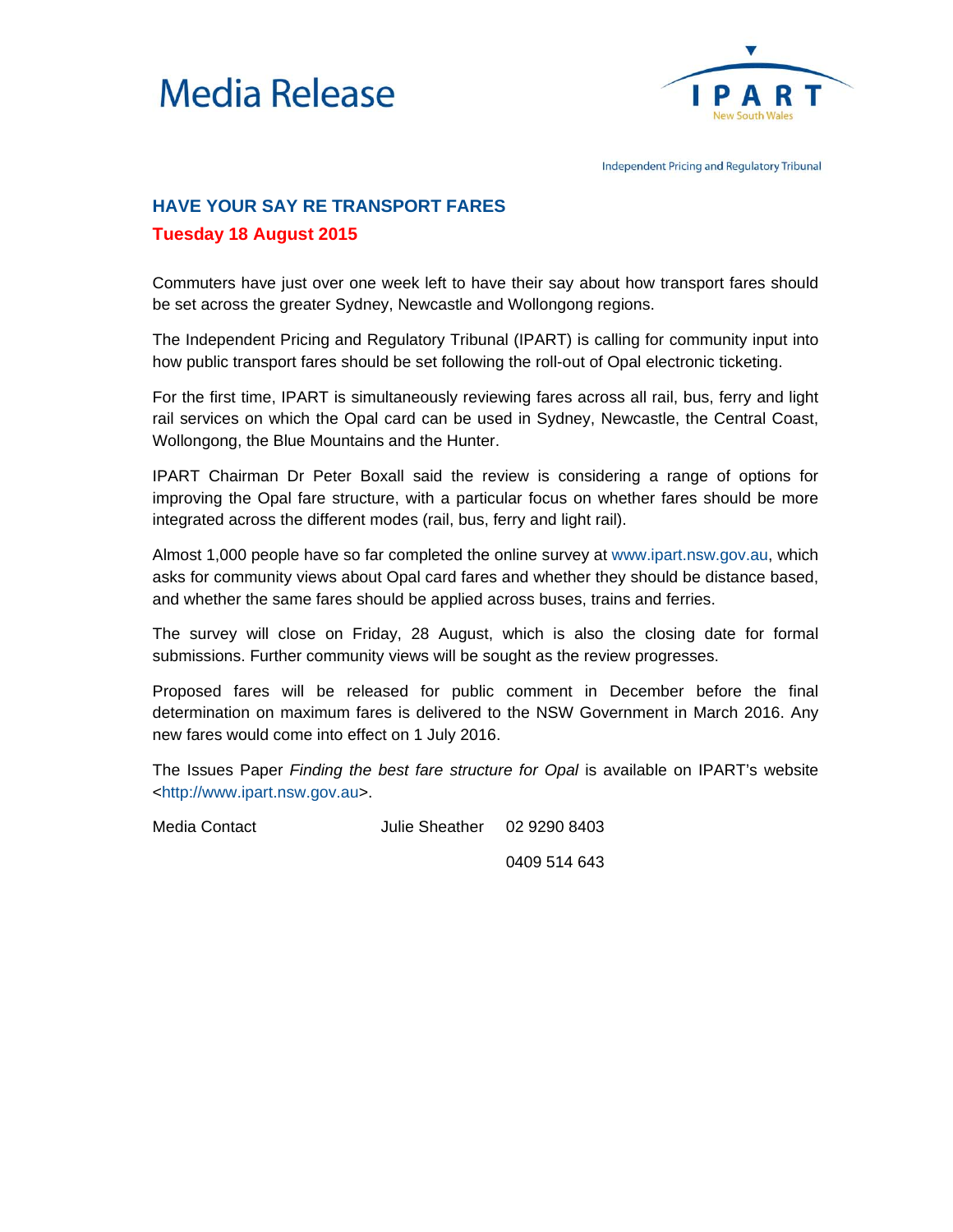## **How Sydney's fares compare**

Fares for long distance journeys in Sydney are substantially lower than in other jurisdictions, particularly for train journeys. For example, compared with Sydney:

- Fares in Brisbane are 30% more for a 50 km single journey to and from the CBD, and almost double for a 100 km journey.
- Fares in Melbourne for a 50 km single journey to and from the CBD are cheaper than in Sydney by around 40%. However, once distances exceed this Melbourne fares are substantially higher than Sydney fares – a 60 km single journey in Melbourne is 60% more than in Sydney, and double for a 100 km journey.



## **Long distance rail fares for Australian cities (2015)**

In Sydney, a 50 km single journey on a train is around twice as much as a 5 km journey. The fare for a 100 km train journey is only 2.5 times as much as a 5 km journey, even though the passenger has travelled 20 times as far. In London and New York, the ratios are much higher – a 100 km single train journey in New York is 7 times as much as a 5 km metro journey, and in London it is around 12 times more expensive.